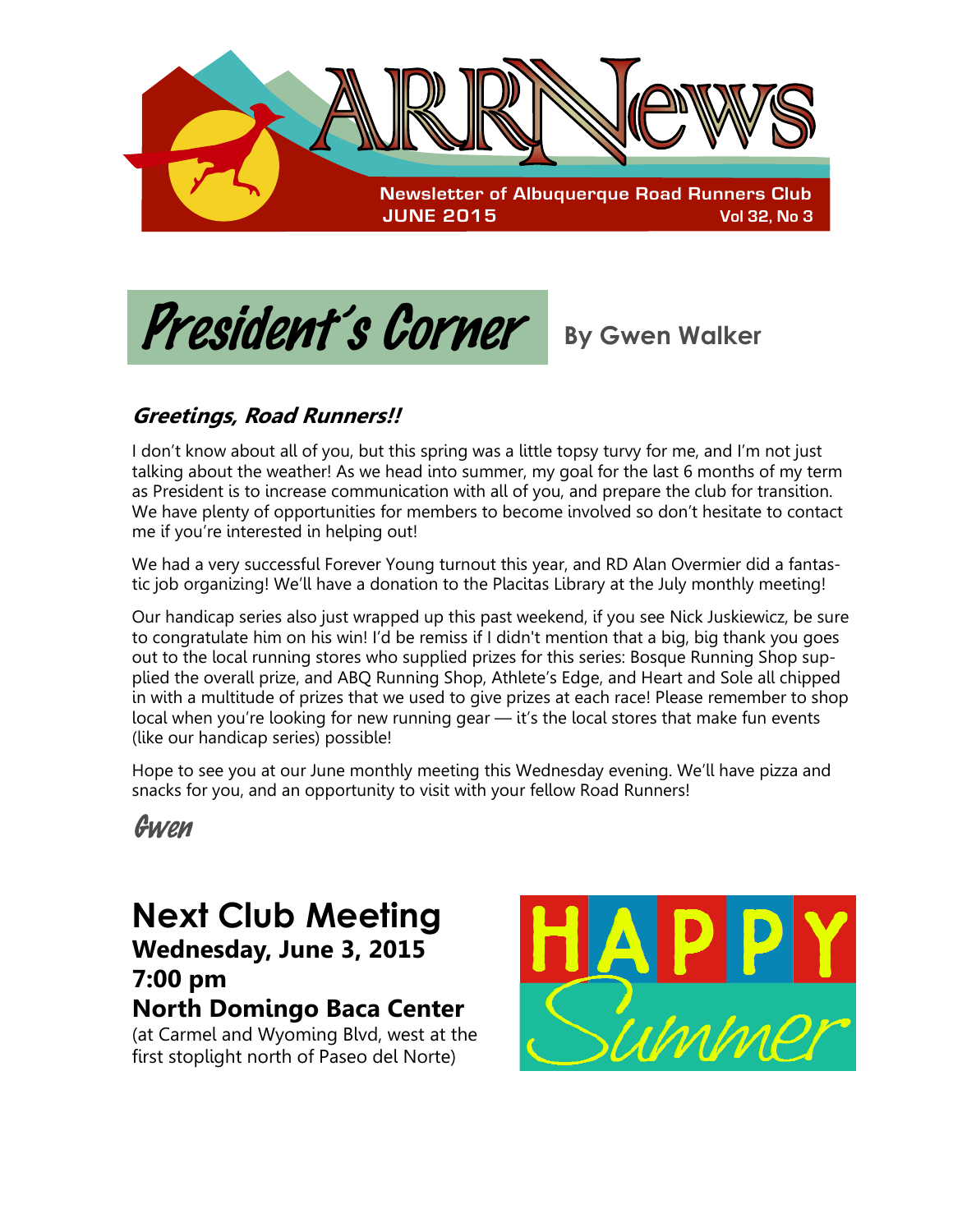### **FUNDS COMMITTEE**

# **ARR Offers Grants to Non-Profits**

For our second year, Albuquerque Road Runners is looking to help local non-profits in reaching their goals by offering grants to organizations that align with our mission statement. If you belong to or are aware of an appropriate group, please read the sidebar at right to determine whether or not the organization would qualify for an ARR grant.

#### **Applications will be accepted through July 17, 2015.**

The application process may be completed online or by means of a downloaded form.

[Click for online application](http://www.abqroadrunners.com/grant-application.html) [Click for downloadable application](http://www.abqroadrunners.com/uploads/6/7/7/6/6776981/arr_funds_committee_grant_application.pdf)

The Funds Committee, chaired by Joyce Fafard, will review all applications and contact potential candidates **by August 15.** Subsequently, an interview will be scheduled to assist in the selection process.

#### **TO QUALIFY:**

- An organization's goals must align with Albuquerque Road Runners Mission Statement;
- Project demonstrates a need for funding;
- Project is well developed, achievable within the next year, and practical;
- Funds will not be used for day to day operations, conferences, or travel;
- The funds requested is for an event that contributes to our community;
- There is a clear plan for project evaluation;
- Results will be shared with Committee upon completion of event;
- Organization is non-profit, has separate and open books, and has a business plan or bylaws.

#### **ARR BOARD**

**PRESIDENT** VICE PRESIDENT **SECRETARY TREASURER MEMBERSHIP** RACE DIRECTION [Rodger Sack](mailto:races@abqroadrunners.com) ADVISORY ADVISORY

[Gwen Walker](mailto:president@abqroadrunners.com)  [Meredith Eddy](mailto:vp@abqroadrunners.com) [Charrissa Lin](mailto:secretary@abqroadrunners.com) [Joyce Fafard](mailto:treasurer@abqroadrunners.com) [Anna Williamson](mailto:membership@abqroadrunners.com) [John Farrow](mailto:rrca@abqroadrunners.com) [Wendy Wiggins](mailto:facebook@abqroadrunners.com)

### **CONTACTS**

VOLUNTEERS **NEWSLETTER** FACEBOOK

[Fred Bonnell](mailto:volunteers@abqroadrunners.com) [Glenda Muirhead](mailto:editor@abqroadrunners.com)  [Wendy Wiggins](mailto:facebook@abqroadrunners.com)

### **ARR NEWS**

ARR News is published bimonthly by the Albuquerque Road Runners. Contributions of articles and photos are always welcome. Check with the **[editor](mailto:editor@abqroadrunners.com?subject=ARR%20Newsletter)** for deadlines.

The Albuquerque Road Runners Club is a nonprofit corporation as an affiliate member of Road Runners Club of America (RRCA).

> Albuquerque Road Runners Club PO Box 20011 Albuquerque, NM 87154

**Visit us at [www.abqroadrunners.com](http://www.abqroadrunners.com)**

### *Thank you*

**...to Stephanie Barton who has agreed to take on the Club's Newsletter, beginning with the next issue!**



*By Heart & Sole Sports* **TUESDAY, JUNE 2nd – Starts at 8:30 pm Free and open to all Bring your kids and dogs, too! Refreshments and drawings Arrive early to sign in and get your name entered into drawings for cool gear.** 

**Mark your calendars with these dates of future FULL MOON RUNS: Wednesday, July 1st - 8:45 pm Friday, July 31st - 8:30 pm**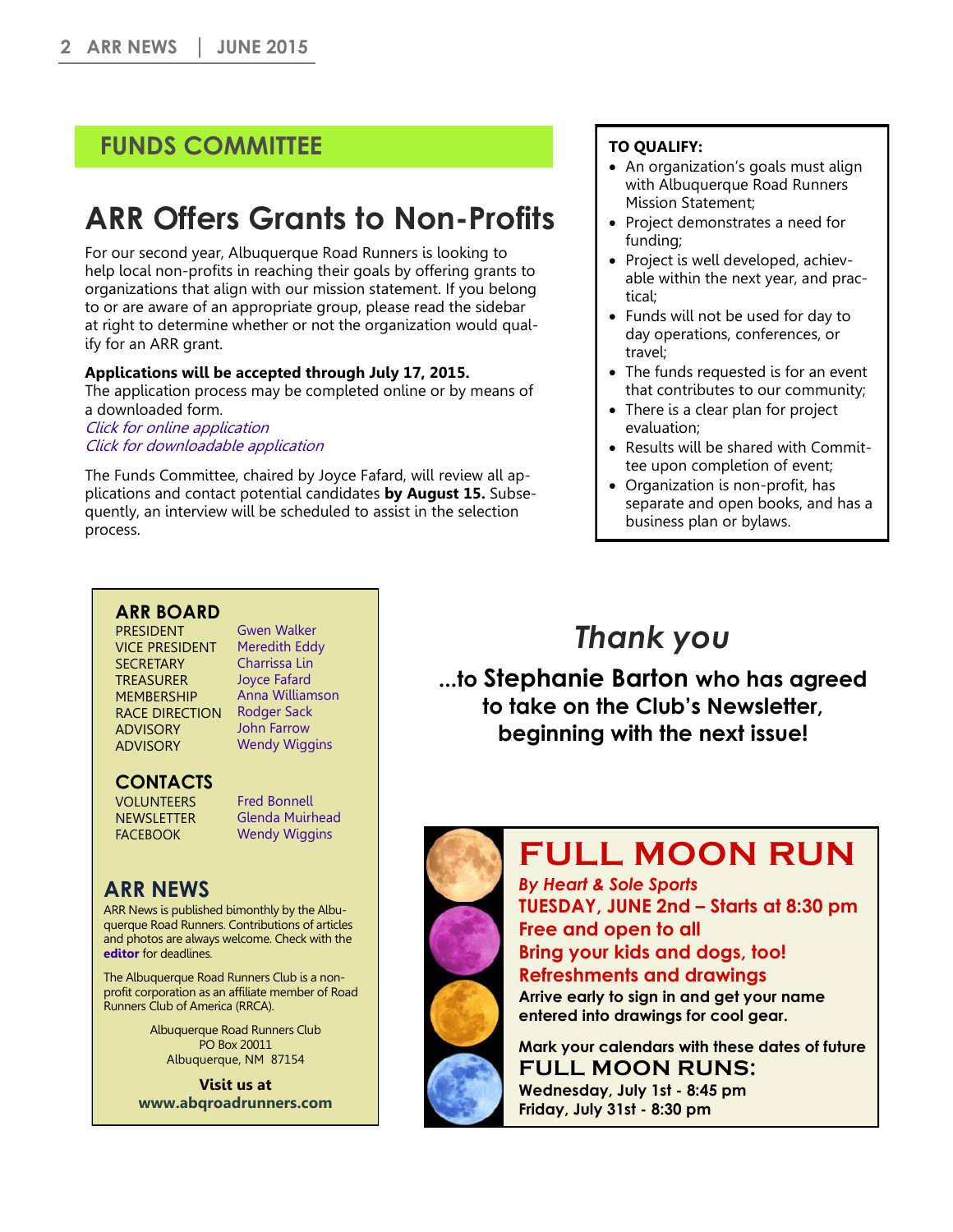### **ADOPTED TRAIL CLEANUP: Report**

# **Five Overcome Rain Delay to Clean Club's Adopted Trail**

On Saturday morning, May 16, five ARR volunteers waited out high winds, heavy rain, and what *seemed* like freezing temperatures in order to eliminate the litter

#### **Just how strong were those winds?**

*Said Matt Glasier, ARR member: "You could have just tossed the trash in the air and made it Mexico's problem!"*

from the section of bike/pedestrian trail along Unser Blvd from Western Trail to Dellyne NW. Six large trash bags of litter were collected for pickup by the City, plus a couple of wire frames for signs (less than our usual "haul," probably thanks to high winds' having scoured the path), leaving a multi-use trail that the club can be proud of claiming.

The fab five consisted of ARR's **Volunteer Coordinator Fred Bonnell, Treasurer Joyce Fafard, Volunteer Hall-of-Famers Cece Niemczyk and Kelley Garcia, and Jeff Rienstra, with one "organizer" (Dick Harris)** coordinating everything. Thanks, everyone, for braving the crazy weather!

There's plenty of room on the trail and trash bags and other equipment in the club's supply box for everyone who wants to participate in the next cleanup of the trail, so keep an eye out for the announcement of that November date. We'll hope for better conditions.

In the meantime, the next time you're going to be running along Unser, feel free to bring a plastic bag and collect a bit of the litter that has snuck onto the trail. You can deposit your "finds" in the dumpster at The Garage (near the southern end of "our" section of trail), whose manager has given us his OK. Please also let **[Dick Harris](mailto:cleanup@abqroadrunners.com)** and/or **[Fred Bonnell](mailto:volunteers@abqroadrunners.com)** know how much time you spent on this contribution to the club and the running/biking communities.



*Dick Harris and Cece Niemczyk — plus the new ARR feather banner!*



*Left to right: Fred Bonnell Jeff Rienstra Kelley Garcia*



*Joyce Fafard says: "Neither rain, nor winds, etc.etc. stop Albuquerque Road Runners from our adopted trail clean-up."*

### **HANDICAP SERIES**

# **May 31 Handicap Closes out 2014-15 Season**

The ARR Handicap Season that started back in November has wrapped up with the final race hosted by ARR VP Meredith Eddy at her home in the Supper Rock Neighborhood on Sunday, May 31st. Over these many months, several dozens of participants have competed for points and supremacy in the standings, vying for the top spot ...and a free pair of shoes. This season, **Nicholas Juskiewicz** prevailed over all comers to win the series. Congratulations, Nick!

A hearty THANK YOU to Handicaps Coordinator **Shannon Zanelli** for all her efforts in securing hosts for the six events and timing and scoring the races, and to all our hosts this year:

November — Gwen Walker December — Shannon Zanelli February — David and Katherine Wilson March — Mandi Walker April — Kathy Kirsling May — Meredith Eddy

If you think you might like to host one of next season's handicap events, please contact **[Shannon Zanelli.](mailto:handicaps@abqroadrunners.com)**



**THE FACES OF THE MAY HANDICAP**



**Nick brings it home for the WIN!**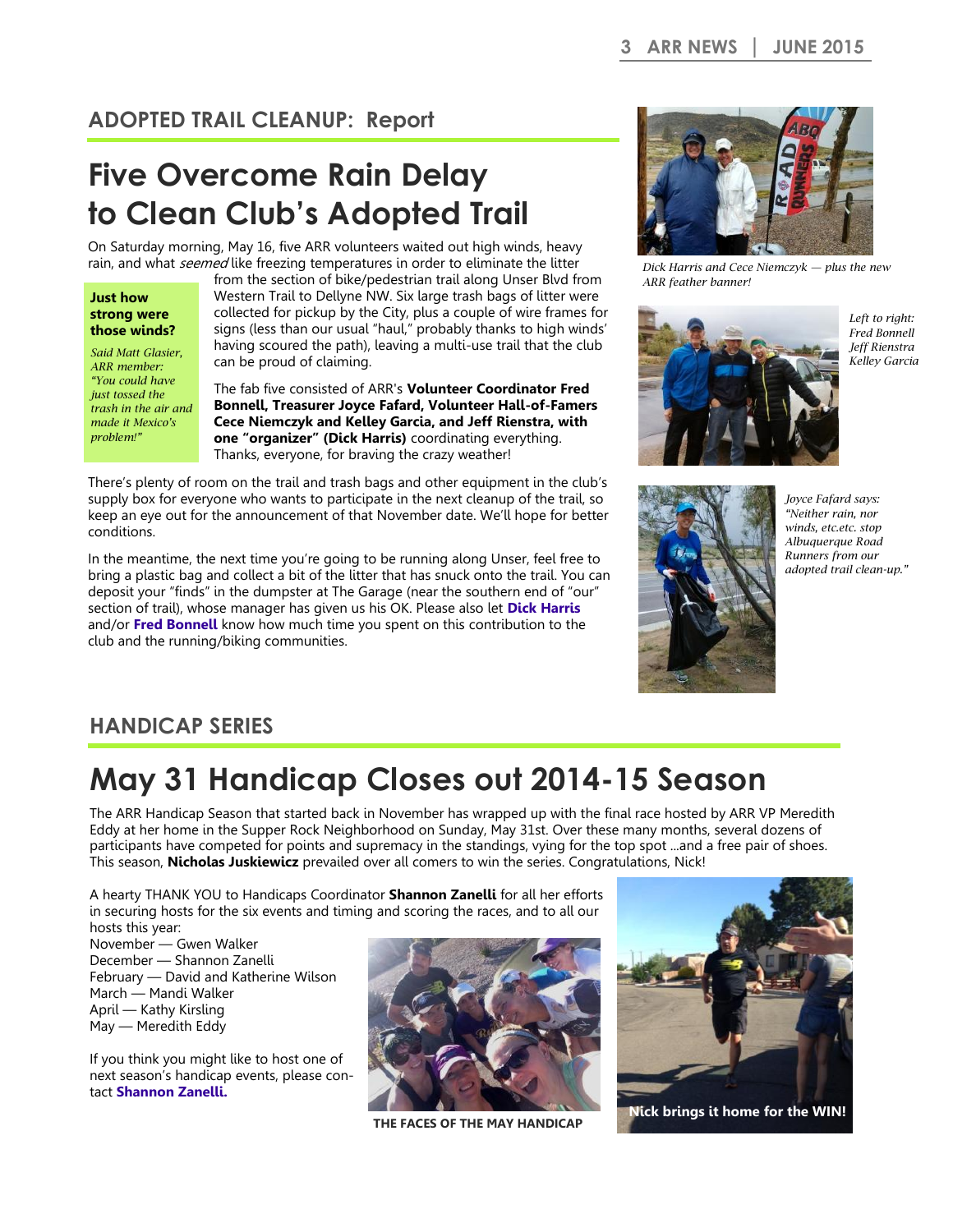# **CLUB RACES**

### **One Down, Three to Go**

Our club puts on four great races each year. First up is **Forever Young in Placitas,** and Race Director **Alan Overmier** put on another amazing event this year on April 12. Participants were evenly divided between the 6-mile (68) and the 3 mile (69) races. Todd Nickerson (M26, 38:00) and Shawna Winnegar (F24, 40:11) were first in the challenging 6-mile event, while Noda Kazuki (M24, 15:34) and Caroline King (F24, 21:46) led the way in the rolling 3-miler.

We've got three more races on the schedule for 2015, and these are great opportunities to volunteer to help make them all spectacular! Just contact the Race Director to offer your assistance, have a ball while you're there — and then enjoy your invitation to the Volunteer Banquet in January 2016.



#### **WOMEN'S DISTANCE FESTIVAL Sunday, July 12**

**Director: [Eric Biedermann](mailto:wdf@abqroadrunners.com) 7:00 am at SIPI (ladies only)**  Benefits Barrett Foundation



### **LA LUZ TRAIL RUN**

**(50th Anniversary) Sunday, August 2 Director: [Rodger Sack](mailto:laluz@abqroadrunners.com) 7:00 am**  Benefits Friends of the Sandia Mtns



#### **MT. TAYLOR 50K Saturday, September 26 Directors: Ken Gordon [Margaret Gordon](mailto:meowelk@yahoo.com) Kurt Coonrod 6:30 am**

Benefits Nideiltihi Native Elite Runners

# **Protein, Supplements & Building Muscles**

#### **Excerpts from an article by Nancy Clark, MS RD CSSD**

So you want to get buff, eh, and have nicely defined muscles and compliments galore about "looking great"?

Ads in magazines can lead wanna-be-buff athletes to believe that anyone can look like a hulk by simply taking an assortment of protein powders, muscle builders, and such. While the primary key to being buff is actually *not* nutritional supplements but rather hard work, eating optimally is indeed important for optimal workouts.

#### **Want to build some muscles...?**

When it comes to building muscles, prevailing beliefs are: 1) the more protein you eat, the more muscle you build; and 2) protein supplements are more effective than food.

However, research says:

- The amount of protein needed to build muscles ranges between 0.6 to 0.8 grams protein/lb body weight.
- Dieting runners need more protein, about 1 gram per pound body weight when limiting calorie intake.
- Consuming more than recommended protein is not better. Your body can use just so much protein to build and repair muscles. Excess protein gets burned for fuel, and excess calories from unused protein get stored as body fat.
- Evenly distributing your protein intake throughout the day is important. Consume about 25-30 grams of protein at each meal and 10 to 15 grams at afternoon and evening snacks.
- Protein-rich breakfast foods that add 20 to 30 g protein include: 1-cup cottage cheese with banana and whole wheat toast, a 3-egg omelet with a handful of shredded lowfat cheese, or 2 hard-boiled eggs.
- Leucine, an essential amino acid, triggers muscles to grow bigger and stronger. The recommended postexercise dose of leucine is about 2 to 3 grams (the amount in a scoop of most whey protein powders). But you don't have to buy whey protein to get leucine. Leucine is all protein-rich foods, with animal proteins offering more than plant proteins. Drinking 16 ounces of chocolate milk gives a hefty leucine dose.

#### **Summary**

By eating a protein-rich food at each meal and snack, you will get the protein, essential amino acids, and leucine needed to support your muscle-building training program. Be sure to also consume some grains, fruits, and vegetables (carbohydrates) along with the protein to fuel your muscles so they can perform hard lifting sessions. The goal is three times more calories from carbs than from protein, such as bagel + eggs; dried fruit + nuts; milk + chocolate flavoring; rice + chicken.

With hard work and optimal fueling, you should see changes in your physique. But take note: those amazingly buff bodies in muscle magazines can be deceptively "retouched." Muscles do have a genetic limit and you cannot completely redesign your body.